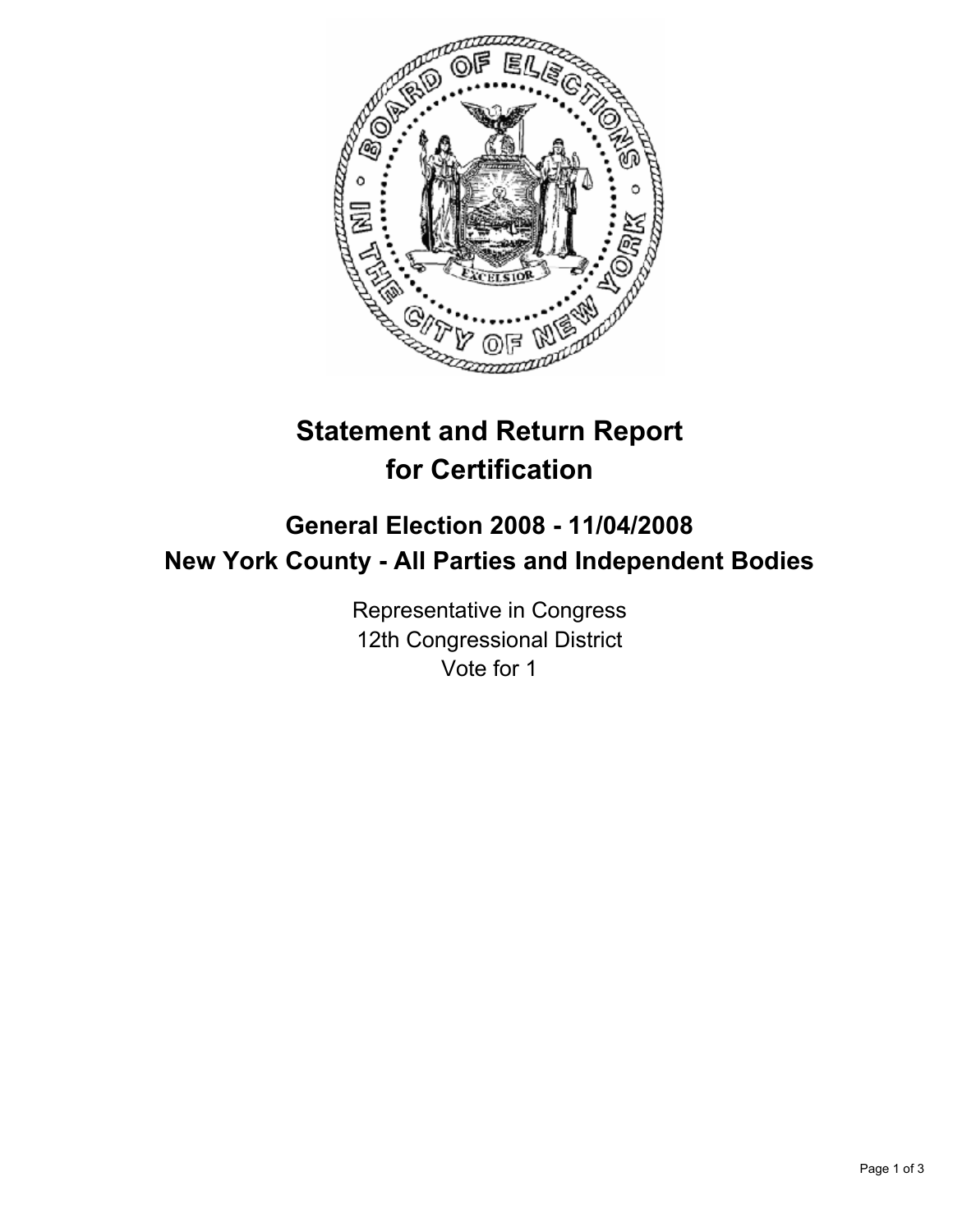

#### **Assembly District 64**

| <b>PUBLIC COUNTER</b>                | 18,147 |
|--------------------------------------|--------|
| <b>EMERGENCY</b>                     | 9      |
| ABSENTEE/MILITARY                    | 500    |
| <b>FEDERAL</b>                       | 177    |
| <b>AFFIDAVIT</b>                     | 933    |
| <b>Total Ballots</b>                 | 19,766 |
| NYDIA M VELAZQUEZ (DEMOCRATIC)       | 11,590 |
| ALLAN E ROMAGUERA (REPUBLICAN)       | 1,693  |
| ALLAN E ROMAGUERA (CONSERVATIVE)     | 150    |
| NYDIA M VELAZQUEZ (WORKING FAMILIES) | 570    |
| CHARLES B RANGEL (WRITE-IN)          |        |
| DAVID LEE ROTH (WRITE-IN)            |        |
| JUDITH J. GISHE (WRITE-IN)           |        |
| NONE OF THE ABOVE (WRITE-IN)         |        |
| SUSAN HARRIET MILLER (WRITE-IN)      |        |
| <b>Total Votes</b>                   | 14,008 |
| Unrecorded                           | 5,758  |

#### **Assembly District 66**

| <b>PUBLIC COUNTER</b>                | 14 |
|--------------------------------------|----|
| <b>EMERGENCY</b>                     |    |
| ABSENTEE/MILITARY                    |    |
| <b>FEDERAL</b>                       |    |
| AFFIDAVIT                            |    |
| <b>Total Ballots</b>                 | 16 |
| NYDIA M VELAZQUEZ (DEMOCRATIC)       | 10 |
| ALLAN E ROMAGUERA (REPUBLICAN)       |    |
| ALLAN E ROMAGUERA (CONSERVATIVE)     |    |
| NYDIA M VELAZQUEZ (WORKING FAMILIES) |    |
| <b>Total Votes</b>                   | 14 |
| Unrecorded                           | 2  |

### **Assembly District 74**

| <b>PUBLIC COUNTER</b>                | 12.845 |
|--------------------------------------|--------|
| <b>EMERGENCY</b>                     | 223    |
| ABSENTEE/MILITARY                    | 316    |
| <b>FEDERAL</b>                       | 134    |
| AFFIDAVIT                            | 777    |
| <b>Total Ballots</b>                 | 14,295 |
| NYDIA M VELAZQUEZ (DEMOCRATIC)       | 9,698  |
| ALLAN E ROMAGUERA (REPUBLICAN)       | 648    |
| ALLAN E ROMAGUERA (CONSERVATIVE)     | 40     |
| NYDIA M VELAZQUEZ (WORKING FAMILIES) | 556    |
| CAROLYN MALONEY (WRITE-IN)           |        |
| <b>Total Votes</b>                   | 10,943 |
| Unrecorded                           | 3,352  |